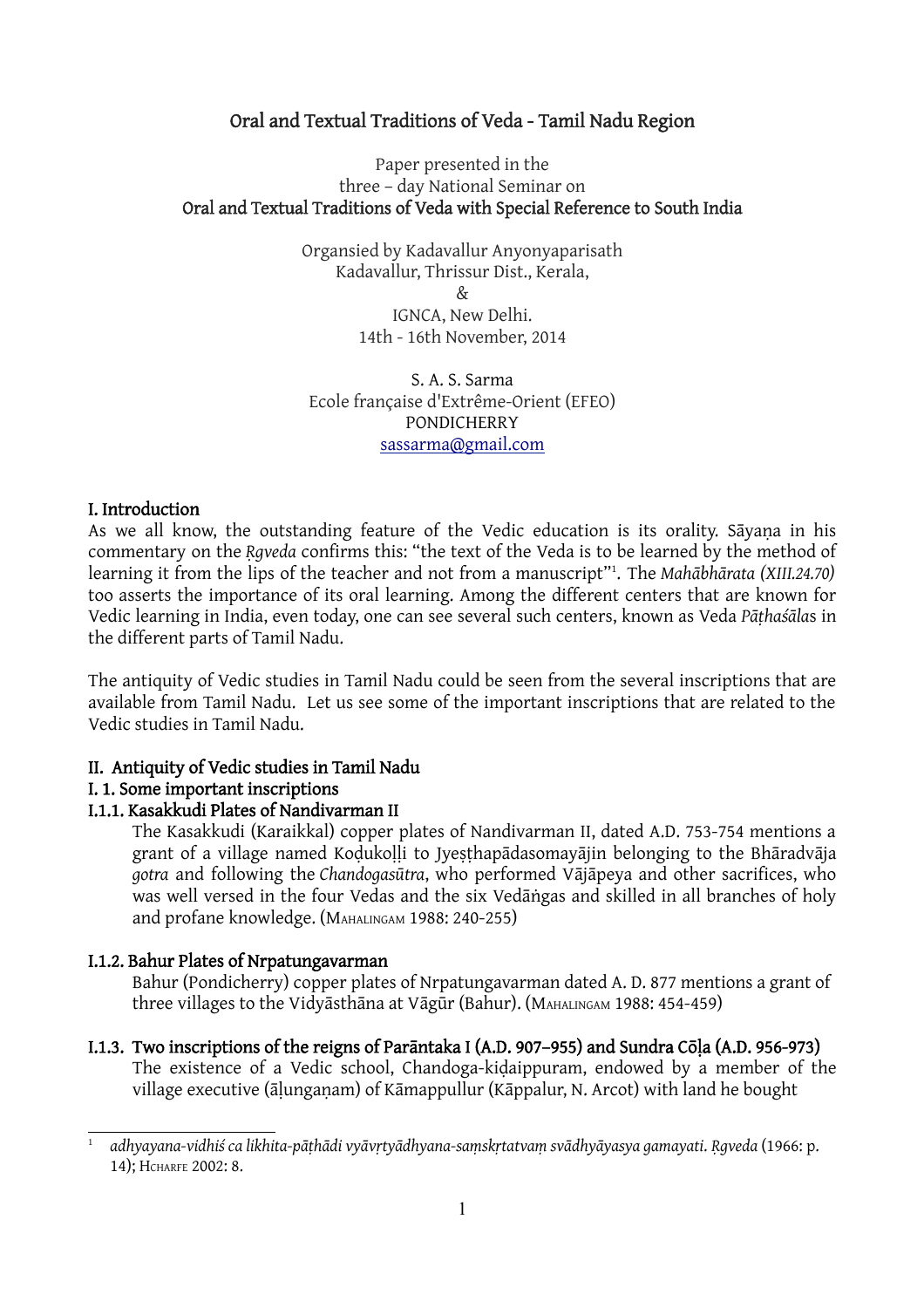from a *sabhā*, is attested by two inscriptions of the reigns of Parāntaka I and Sundra Cōḷa. (NILAKANTA SASTRI 1975: 629); (cf. 268 and 270 of 1938-39, ARE II, 12).

#### I.1.4. Kāmarasavalli, Ariyalur Dist – A.D. 998

Mentions endowments and merit rewards gifted to those who recite the *Talavakāra-sāma*.

#### I.1.5. Mahāsabhā of Āniyūr (now Ānūr, Chingleput Dt.) --- A.D. 999

Provided a bhattāravrtti for the teaching of Veda, grammar and other subjects. (cf. NILAKANTA SASTRI 1975: 629).

#### I.1.6. Eṇṇāyiram Inscription --- Vikravandi Taluk in Villupuram Dist --- A. D. 1025

In the reign of Rājendra I, the sabhā of Rājarājacaturvedimangalam (Eṇṇāyiram) in South Arcot, resolved in the presence of an officer of the king's government, to arrange for the feeding of the pupils and the remuneration of the teachers of a college in accordance with the terms of an order made by the king himself. (cf. 333 of 1917, ARE 1918.)

From the words of the inscription it is not easy to say whether the college was founded on this occasion, or had been in existence for some time before Rājendra came forward to give it such splendid support. However that may be, the details recorded in the inscription give an accurate idea of courses, the relative esteem in which teachers of different subjects were held in so far as this may be judged from their respective salaries, and the average cost of maintaining pupils of difference grades. The provision in this record contemplates 270 junior students and 70 senior students and a teaching staff of 14 persons. Among the junior students, forty studied the elements of grammar according to the *Rūpāvatāra*, and the rest were learning the Vedas --- 75 devoting themselves to the *Ṛgveda* and 75 to the *Yajurveda* twenty to each of the *Vājasaneya* and the *Chandoga* and *Talavakāra*-*sāma*s, ten to the *Atharva-Veda* and the remaining ten to the *Baudhāyana-gṛhya*, -*kalpa* and *gaṇa*. (NILAKANTA SASTRI 1975: 630-631)

The remuneration paid to teachers of different sections as well as to the senior students are also mentioned in this inscription.; (see also Renou *E*.*V*.*P*. VI, p. 18; R. Nagaswamy, Vedic scholars in the ancient Tamil country, *Vishveshvaranand Indological Journal,* Vol. 3 (1965), p. 192.)

#### I.1.7. Tribhuvani, Pondicherry --- A. D. 1048.

Another *pāṭhaśālā*, similar to that of Eṇṇāyiram, was maintained at Tribhuvani, near Pondicherry with 260 students. The inscription describes the honorarium to be paid for the teachers and the stipend for students thus:

... four *kalam*s of paddy for 12 persons --- three persons who teach *Ṛgveda*, three persons who teach *Yajurveda*, one person who teaches *Sāntoka Sāman*, one person who teaches *Talavakāra Sāman*, one person who teaches *Apūrvam*, one person who teaches *Vājasaneyam*, one person who teaches *Bhautā[ya]nīya sūtram*, one person who teaches *Sattūṣāṭa sūtram* – at the rate of one *tūṇi* of paddy per day per person. ... 11 *kalam*s and two *tūṇi*s and one *patakku* of paddy for 190 people – 60 people who study *Ṛgveda* and *Apūrva*, 60 people who study *Yajurveda* and *Apūrva*, 20 people who study *Sāntōka sāman*, 50 people who study *Talavakāra sāman*, *Apūrva*, *Vājasaneyam*,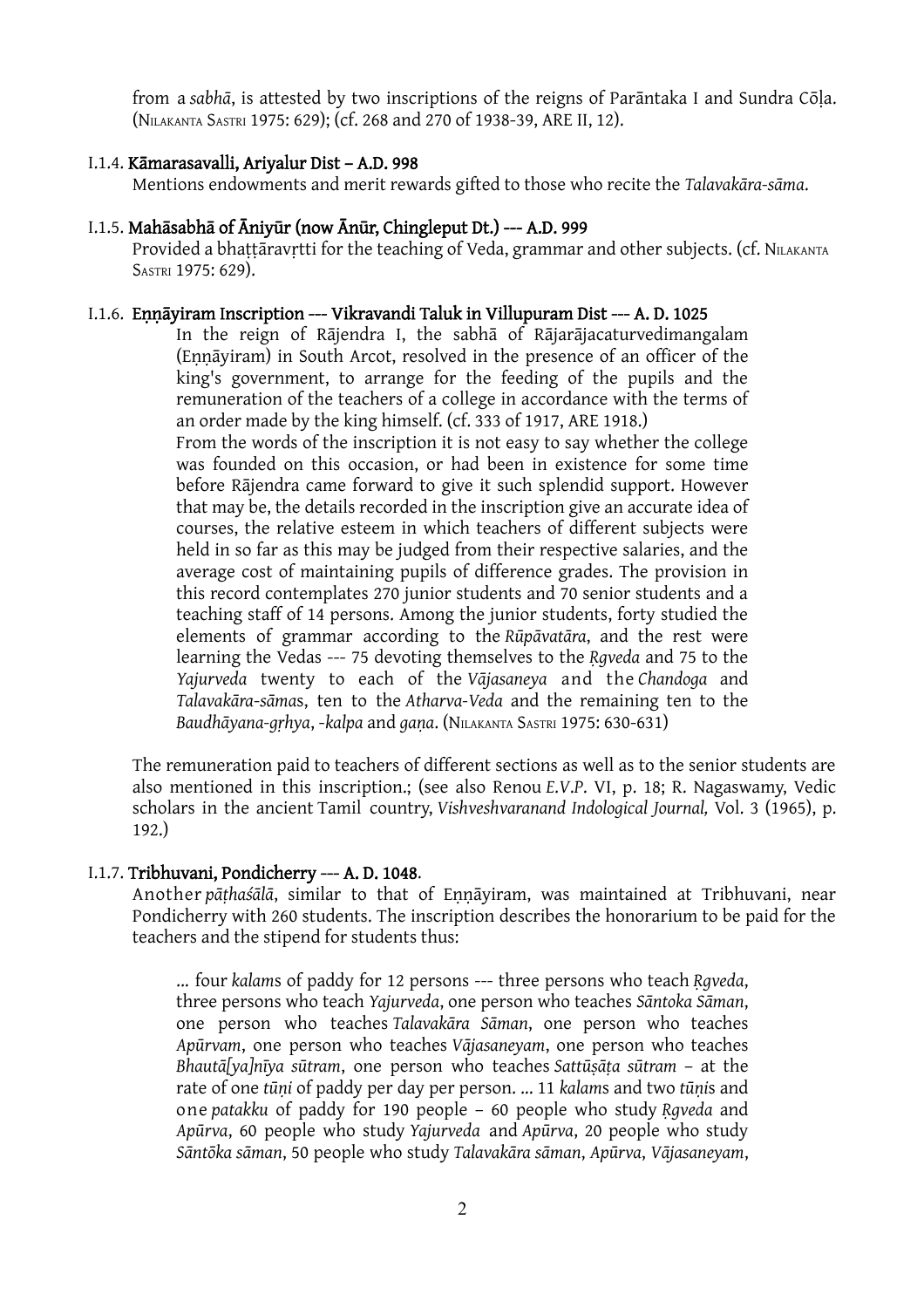*Bhautānyasūtra*, *Sattujāta sūtram* --- at the rate of six *nāḷi*s of paddy per day per person. (Pondicherry Inscriptions, Part II, pp. 50-51)

#### I.1.8. Madhurantakam taluk of the Chingleput District --- A. D. 1067.

The Tirumukkūḍal of Virarājendra contains a detailed account of the *vedapāṭhaśāla* in which *Ṛgveda* and *Yajurveda* were taught. Provision was made here for one teacher and ten pupils for the studying of each of these two Vedas.

## I.1.9. Tiruvāṭuturai, Tanjore Dist. --- A.D. 1121

An inscription of the third year of Vikramacōla, A. D. 1121, from Tiruāṭuturai mentions gifts of land given to Bhttas who were well versed in the Vedas.

#### I.1.10. Tiruviḍaikkaḷi, Tanjore Dist. ---- A.D. 1229

This inscription mentions the provision made for the free feeding in the local *maṭha* of Brahmin students of the Vedanta from the Malabar country (276 of ARE 1925).

Apart from the several inscriptions that are mentioned above, we also see that several Tamil literary texts mentions the Vedic learning or speaks about the Vedic scholars:

#### I. 2. Tamil Literature

#### **I.2.1.** *Pattinappālai* (பட்டினப் பாலை)

| $\ldots$                                                                                                                                                                                                                                                                                                                                                                                                               |                                                                                                                                                                                                                                                                                                                                                                                                       |
|------------------------------------------------------------------------------------------------------------------------------------------------------------------------------------------------------------------------------------------------------------------------------------------------------------------------------------------------------------------------------------------------------------------------|-------------------------------------------------------------------------------------------------------------------------------------------------------------------------------------------------------------------------------------------------------------------------------------------------------------------------------------------------------------------------------------------------------|
| நீர் நாப்பண்ணும் நிலத்தின் மேலும்<br>.<br>ஏமாப்ப இனிது துஞ்சிக்<br>கிளை கலித்துப் பகை பேணாது<br>வலைஞர் முன்றில் மீன் பிறழவும்<br>விலைஞர் குரம்பை மா ஈண்டவும்<br>கொலை கடிந்தும் களவு நீக்கியும்<br>அமரர் பேணியும் ஆவுதி அருத்தியும்<br>நல் ஆனொடு பகடு ஓம்பியும்<br>நான் மறையோர் புகழ் பரப்பியும்<br>பண்ணியம் அட்டியும் பசும் பதம் கொடுத்தும்<br>புண்ணியம் முட்டா தண்ணிழல் வாழ்க்கைக்<br>கொடும் ஏழி நசை உழவர் (194- 205) | nīr nāppaņņum nilattin mēlum<br>ēmāppa initu tuñcik<br>kiļai kalittup pakai pēnātu<br>valaiñar munril mīn piralavum<br>vilaiñar kurampai mā īntavum<br>kolai katintum kalavu nīkkiyum<br>amarar pēņiyum āvuti aruttiyum<br>nal ānotu pakatu ōmpiyum<br>nān maraiyor pukal parappiyum<br>panniyam attiyum pacum patam kotuttum<br>punniyam muttā tannilal vālkkaik<br>kotum ēli nacai ulavar (194-205) |
| நான் மறையோர் புகழ் பரப்பியும் (1. 202)                                                                                                                                                                                                                                                                                                                                                                                 | "spread the fame of Brahmins who recite the<br>four Vedas".                                                                                                                                                                                                                                                                                                                                           |

### I.2.2. *Kalittokai* (4th A.D.)

| <sup> </sup> ஆறு அறி அந்தணர்க்கு, அருமறை பல பகர்ந்து,                                             | aru ari antaņarkku, arumarai pala pakarntu,                           |
|---------------------------------------------------------------------------------------------------|-----------------------------------------------------------------------|
| தேறு நீர் சடைக் கரந்து, திரிபுரம் தீ மடுத்துக்,<br> கூறாமல் குறித்ததன் மேல் செல்லும், கடும் கூளி, | tēru nīr cataik karantu, tiripuram tī matuttuk,                       |
| மாறாப் போர் மணி மிடற்று எண் கையாய்! கேள் இனி;                                                     | kūrāmal kurittatan mēl cellum, katum kūli,                            |
|                                                                                                   | mā <u>r</u> āp pōr maņi miṭa <u>r</u> ru eņ kaiyāy! kēļ i <u>n</u> i; |

#### I. 2.3. Tevaram (7.100.8)

அர ஒலி, ஆகமங்கள்(ள்) அறிவார் அறி தோக்கிரங்கள், **விரவிய வேதஒலி, விண்எலாம் வந்து எதிர்ந்து இசைப்ப,** வரம் மலி வாணன் வந்து(வ்) வழிதந்து, எனக்கு ஏறுவது ஓர் சிரம் மலி யானை தந்தான்---நொடித்தான்மலை உத்தம்னே.

\_ara \_oli, \_ākamaṅkaḷ(ḷ) \_aṟivār \_aṟi tōttiraṅkaḷ, viraviya vēta\_oli, viṇ\_elām vantu \_etirntu \_icaippa,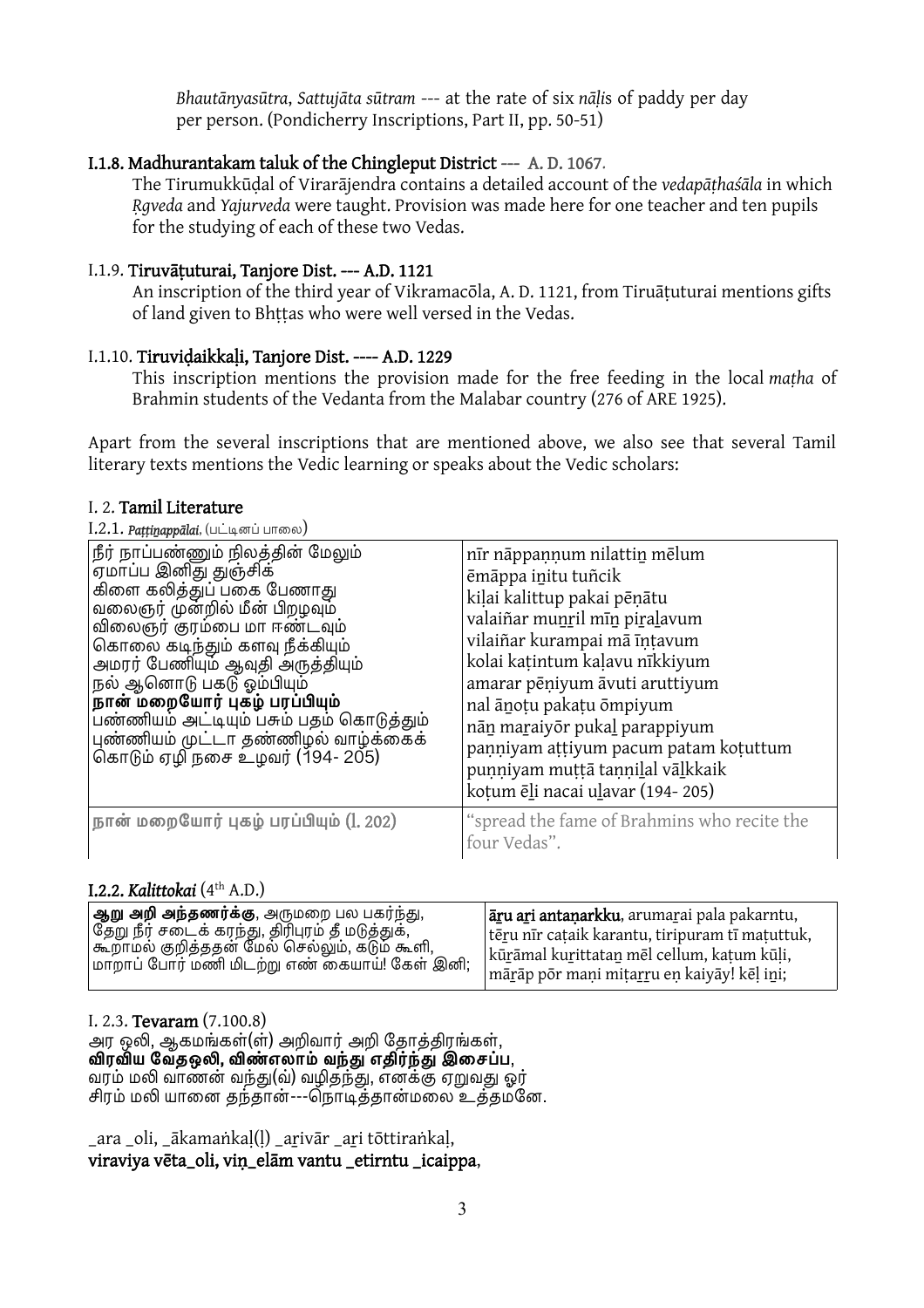varam mali vānan vantu(v) valitantu, enakku ēruvatu ōr ciram mali yānai tantān---notittānmalai uttamanē.

(அர ஒலி, ஆகமங்கள் அறிவார் அறிகோக்கிரங்கள் விரவிய வகஒலி, விண் எலாம் வந்து எகிர்ந்து இசைப்ப: `the sound of the name arakara, the sound of ākamaṅkal, the sound of songs of praise which were sung by intelligent people and the sound of the vētam-s which were of many kinds, to reverberate throughout the sky filling it completely.' Translation by VM Subramanya Iyer, *Digital Tevaram*, http://www.ifpindia.org/digitaldb/site/digital\_tevaram/INDEX.HTM)

# I.2.4. Divyaprabandham – Tirumaṅkai Āḻvār's *Periya Tirumoḻi* 4.2.2

pallavan tikaḻ pūṅkaṭam pēṟiyak kāḷiyaṉ paṇavaraṅkil, ollai vantuṟap pāyntaru naṭañceyta umparkkō ṉuṟaikōyil, nalla ventaḻal mūṉṟu-nāl vētam-ai vēḷviyō ṭ-āṟaṅkam, valla vantanar malkiya nāṅkūr vanpuru tōttamamē (4.2.2)

"Vanpurusottamam [in] Naṅkūr, [where] flourish brahmins capable [of mastering] the three hot fires, the four Vedas, the five sacrifices [and] the six aṅgas."

Thus from the inscriptions as well as from the early Tamil texts we get an idea of the antiquity of the Vedic studies in Tamil Nadu.

### II. Brahmins of Tamil Nadu

II. 1. As MAHADEVAN (2009: 50) observes, based on the Pallava-Cōḷa copper plate epigraphy, it seems that, in the beginning, the Brahmins of Tamil Nadu were "settling in the north and northeast parts of the Tamil country, the Tontaimantalam area and its northern outskirts in the Vēnkata hills and what is southern Andhra Pradesh today, and later [in] the Kaveri delta. Their places of domicile before arrival in the Tamil country are, in most cases, villages in southern Andhra Pradesh, but these Brahmans as a whole are traceable from their Ś*rauta S*ū*tra* traditions ultimately to the Mathurā region of the Yamunā river."

### II.2. Presence of Brahmins in the Sangam Tamil Country

Arrival and presence of Brahmins in the Tamil country during the Sangam period is well known. It is worthy of note that about ten percentage of the Sangam poets were brahmins. We find enough evidence to show the existence of brahmins in Sangam literature:

> "And all those horses of our man of the tall hills have tufts of hair like the Brahman urchins of our town" (*Ai*ṅ*kurun*ūṛ*u* 202; A.K.Ramanujan's [1985: 9] translation)

"[T]he tuft on his head is like the mane of a horse" (*Pu*ṛ*an*ā*n*ūṛ*u* 310:11; George Hart's [1999: 179] translation)

The description of the *agnicayana* in the *Puṛanānūṛu* 224 (ll. 6-9) further confirms that the brahmins were performing the *śruta* rituals during that time and we see, too, the reference to four *gotra*s in the Sangam texts: Kaunḍiniya-Vasiṣṭha, Kauśika-Viśvāmitra, Ātreya, Gautama-Āṅgirasa.

### II. 3. Śākhās mentioned in some early records

From the Tantamtōttam copper plates of Nandivarman II, dated to his Regnal Year 33, A.D. 765-766, we get details of 467 families and also the *vedaśākhā*s of 442 families (Āpastaṃba 274;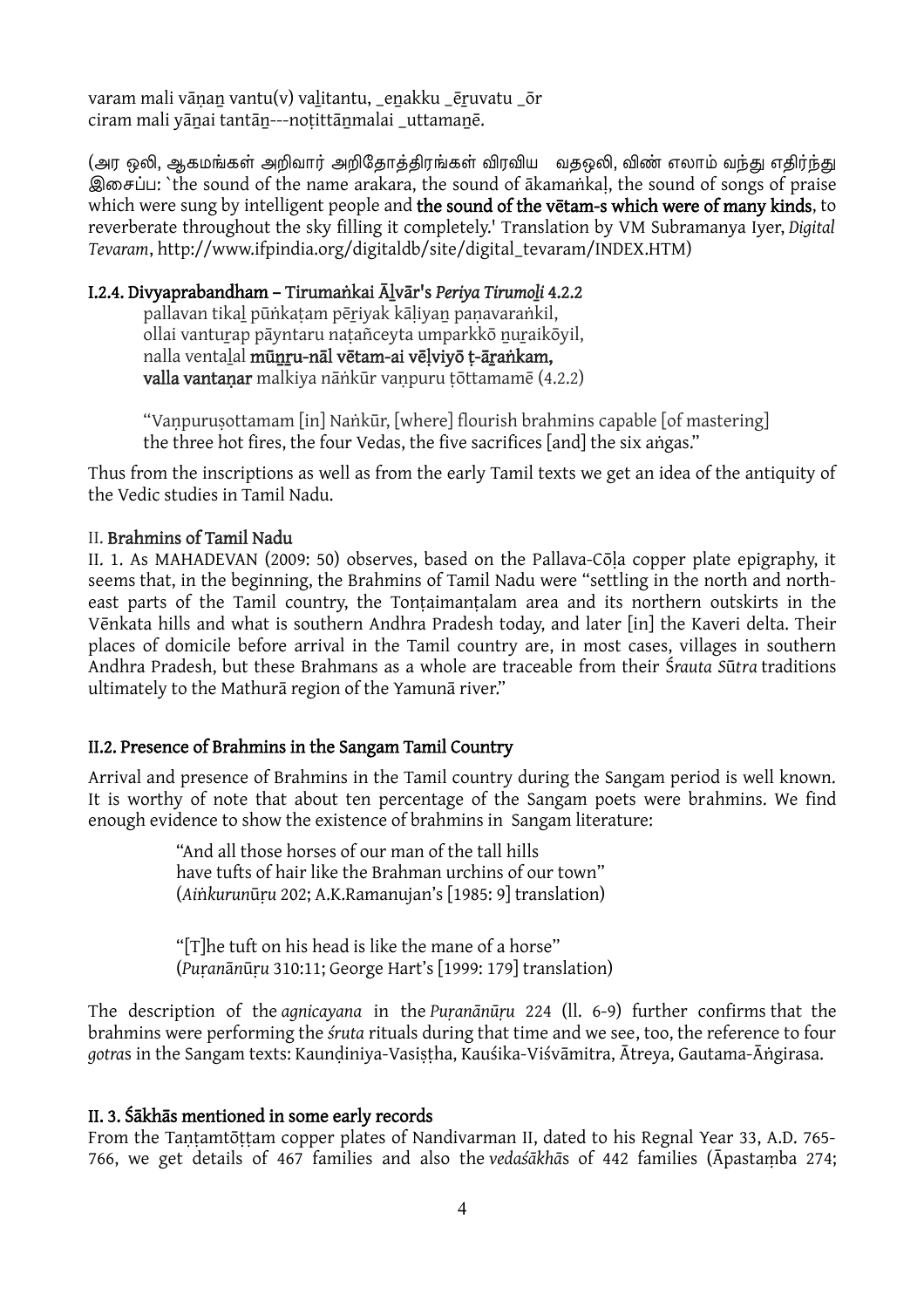Hiraṇyakeśi 18; Bhāradvāja 1; Pravacana 101; Āśvalāyana 7; Candogā 23; Kātyāyana 8; Agniveśya 2; Paviḷiya 4; Jaiminīya 1; Kalarakha 1; Kaṭu 1; Goduma 2)

Also, in the Karandai plates, we see a grand grant to 1080 families by Rajendra I, (A.D. 1019-1021), a vast area, *Tribhuvanamah*ā*d*ā*vic-caturv*ē*dima*ṅ*galam*, named for the king's mother, made up from some 52 villages, covering a total area of 20,305 acres and in this too we get the details of the *śākhā*s of brahmins for whom the grant was meant: Āpastaṃba 615; Hiraṇyakeśi 42; Bhāradvāja 11; Āgastya 29; Baudhāyana 54, Āgniveśya 2, Āśvalāyana 154, Ś/Jāmbavya 4; Drāhyāyaṇa 77; Jaiminīya 41; Kātyāyana 50.

## III. The present position of Vedic Śākhas and Vedic recitation2

III. 1. According to traditional accounts, in the beginning, there seem to have been one thousand and one hundred and thirty one branches (*Rqveda* – 21 branches of which two are still current; *Yajurveda* – 101, of which six are alive; *Sāmaveda* – 1000 branches, only three in existence, *Atharvaveda* – with nine branches, only two surviving) of the Vedas, but now, it seems only thirteen are available today.

| Veda Śākhās |                                                                                              |            |                    |  |
|-------------|----------------------------------------------------------------------------------------------|------------|--------------------|--|
| RGVEDA      | YAJURVEDA                                                                                    | SĀMAVEDA   | <b>ATHARVAVEDA</b> |  |
| 1. Śākala   | I. Krsnayajurveda: - Three recensions<br>-Katha (Kapisthala)<br>-Maitrāyanīya<br>-Taittirīya | Kauthuma   | Paippalāda         |  |
| 2. Bāskala  | 2. Śuklayajurveda<br>-Mādhyaṇdina<br>-Kanva                                                  | Rāņāyanīya | Saunaka            |  |
|             |                                                                                              | Jaiminīya  |                    |  |

At present the most widely spread *śākhā* in Tamil Nadu is the Kṛṣṇa-Yajurveda, followed with the *Ṛgveda*, *Sāmaveda* and lastly the *Śuklayajurveda*. Even though we have seen in some epigraphs that the *Atharvaveda* was taught earlier in Tamil Nadu, now *Atharvaveda* is extant in Tamil Nadu or even in the south.

In Tanjore and Tirunelveli villages we find the Coḷiyas, who are Pūrvaśikhābrahmans, or who wear their tuft on the front of their heads, followers of *Ṛgveda* (*Śākalaśākhā*). Ālaṅguḍi, Rādhāmaṅgalam, Kunniyūr, Tiruvaiyāru are the villages in Tanjore having *Ṛgvedin*s. They are also to be found in Vallanādu (in Śrīvaikuntham taluq) in the Tirunelveli and Vemabttur near Śivagaṅga. The Mukkāṇis of Tiruccendūr too are followers of *Ṛgveda*.

Since *Kṛṣṇa-Yajurveda* is widely spread in the Tamil land we may look into the present position of *Śukla-Yajurveda* in its Kāṇva school. They are found in Iñjikkollai, Alivalam, Śedinīpuram and Tiruvārūr in Tanjore district, Śiruhāmaṇi and Pruhāmaṇi in Trichy district and near Śermādevi in Tirunelveli district. In Trichy there are around fifty Śukla-Yajurvedins at Vaihanallūr and there is a *pāṭhaśālā* too for *Śukla-Yajurveda*. We also find the representation of this *śākhā* among the temple *arcaka*s of Kāñcī, Śrīrangam etc.

It is worth to note here that in Tamil Nadu, in Cidambaram, there is one Parameśvara Diksitar who studied four Vedas under different gurus. While the *Yajurveda-Maitrayaṇīya* śākhā was known

For a detailed study on the present position of Veda śākhās, see WITZEL, Michael, Forthcoming.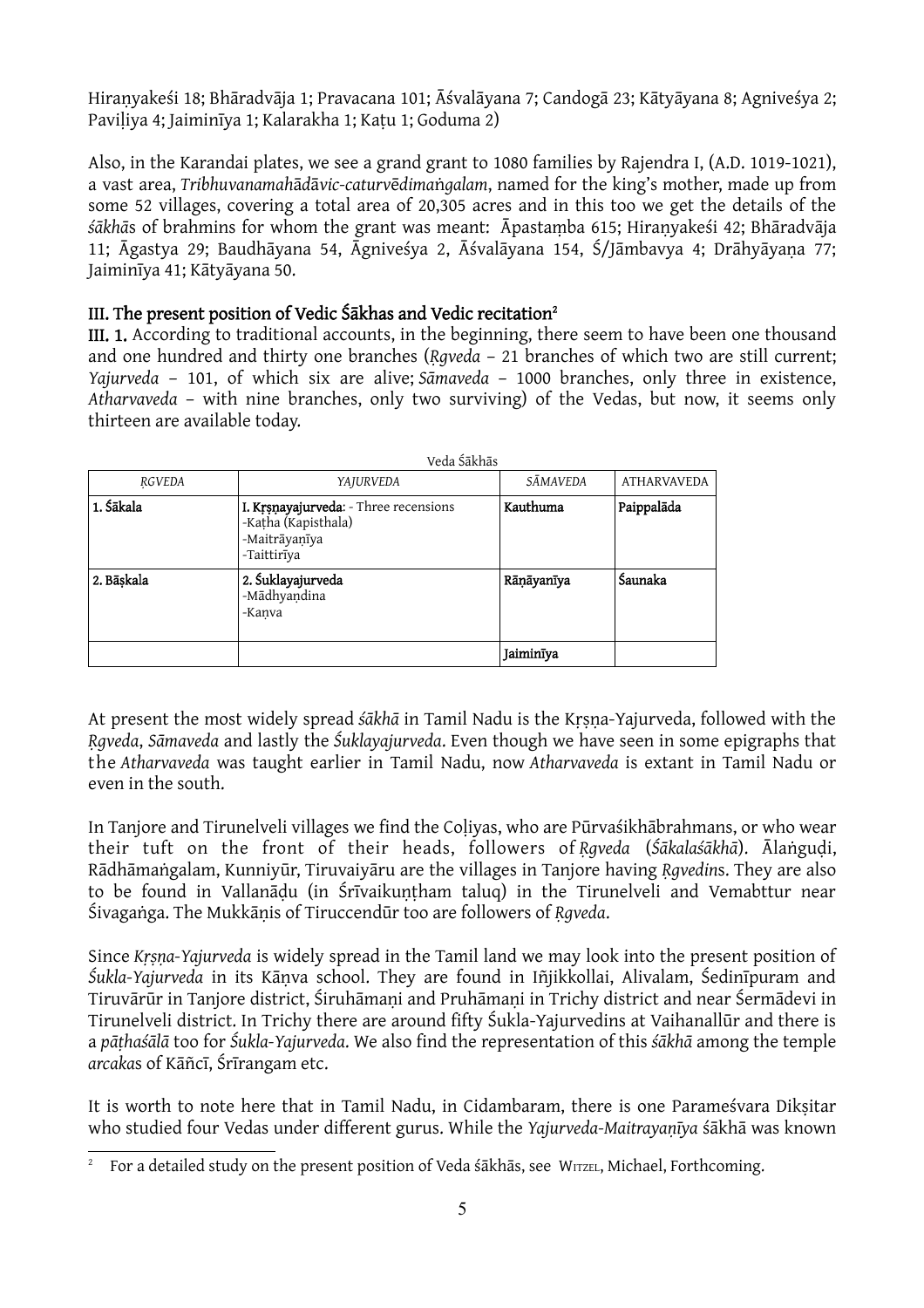only to two members in Nasik, during 1976, Parameśvara Dikṣitar along with one Kalyana Rama Sarma learned the entire *Yajurveda-Maitrayaṇīya śākhā* from one Nana Joshi of Nasik. Parameśvara Dikṣitar so far taught the *Maitrāyaṇīya śākhā* to nearly thirty members and made it a living tradition, but sadly now in Nasik, where it was prevalent once upon a time, now has lost its tradition.

Let us now turn to the Sāman traditions of Tamil Nadu. The most prevalent school of Sāmaveda now in Tamil Nadu is the Kauthuma also known as Chandoga Sāman in inscriptions. There are two styles known in Tamil Nadu of the Sāma recitation. In Mullandram and other places in the northern parts of tamil country, there is the Sāman-singing representing an older form. In this style, letters like Ka, Ca, Ta which were used in manuscripts as notation symbols intruded into the text and the singing, as integral parts of the recital. Thus this style is also known as *Kacaṭa* or Kāttāyi Sāman. Two vedic scholars who were dissatisfied with the employment of these notational syllables and their intrusion into the text went to Poona and brought with them manuscripts of Saman and a style of singing in which the consonantal symbols and their intrusion into the text were not found and numerals 1, 2, 3, were used for notation.<sup>3</sup>

Apart from Mullandram, we find Sāmaveda families in Aḍayappalam, Anakkāvūr, Panayūr and Paranūr. In this, the Panayūr-style is a mixed one.

The Jaiminīya-Sāman transmission can be classified into three groups:

- 1. Namputiri Jaiminiyas of the Central Kerala
- 2. Coḷiya Jaiminis of Koṭuntirappali, Palakkad.
- 3. Coliya Jaiminis in Tamil Nadu (Tokur, Trichy Dist.);

The Koḍuntirappalli also is known for its Jaiminīya-Sāma brahmins, who are of Tamil Nadu. At present there are three senior scholars who teach Jaiminīya Sāman, as well lead role in the performances of the *gṛhya* rituals, the senior being, Sri. K. R. Tiruveṅkaṭanātha Sarma.4

It is worth to note that for the indication of the palm and fingers of the musical notation during the recitation, it seems the Koṭuntirapply brahmins follow a manual named, the *Pāṇikriyātantra* or *Dhāraṇa* of Sabhāpati and the movements of the palm and fingers they follow are quite different from the Kauthuma reciters.

In Tamil Nadu, we find the Jaiminīya-Sāman brahmins in Tōkūr village situated outside Trichy on the banks of the river Kaveri. In late 1960's with the support from the Kanchi Mutt, Sri. T. Rajagopala Aiyaṅkar founded a Jaiminīya *pāṭhaśāla* to shore up the Tamil chanting traditions of the Jaiminīya-Sāma. At present one Makarabhusanam Aiyankar, who hails from Tentirupperai (Tirunelveli) is the teacher in this *pāṭhaśāla*.

As we have seen earlier some inscriptions refer to the Talavakāra-Sāman school. According to scholars Talavakāra is only older or alternative name for the Jaiminīya. We still find the Talavakāra *śākhā* in some parts of Tamil Nadu, Viz. At Kiḍāmangalam, Iḷayāttangudi, Śeṣamūlai etc. in Tanjore District and also in some location of Trichy. Some of them are found to be Vaisnavas. In 1923 there was a move to setting up of a school for teaching Talavakāra Sāman at Śrīrangam.

### IV. Vedic affiliations of those serving as priests or *arcaka*s in Temples

The Dikṣitas of Cidambaram Naṭarāja temple represents the *Ṛgveda* and *Kṛṣṇayajurveda*. While all the *Kṛṣṇayajurveda* priests are of Bodhāyana the *Ṛgveda* are of Āśvalāyana. While the *archaka*s of

<sup>&</sup>lt;sup>3</sup> cf. RAGHAVAN 1962.

<sup>&</sup>lt;sup>4</sup> cf. FINNIAN Forthcoming.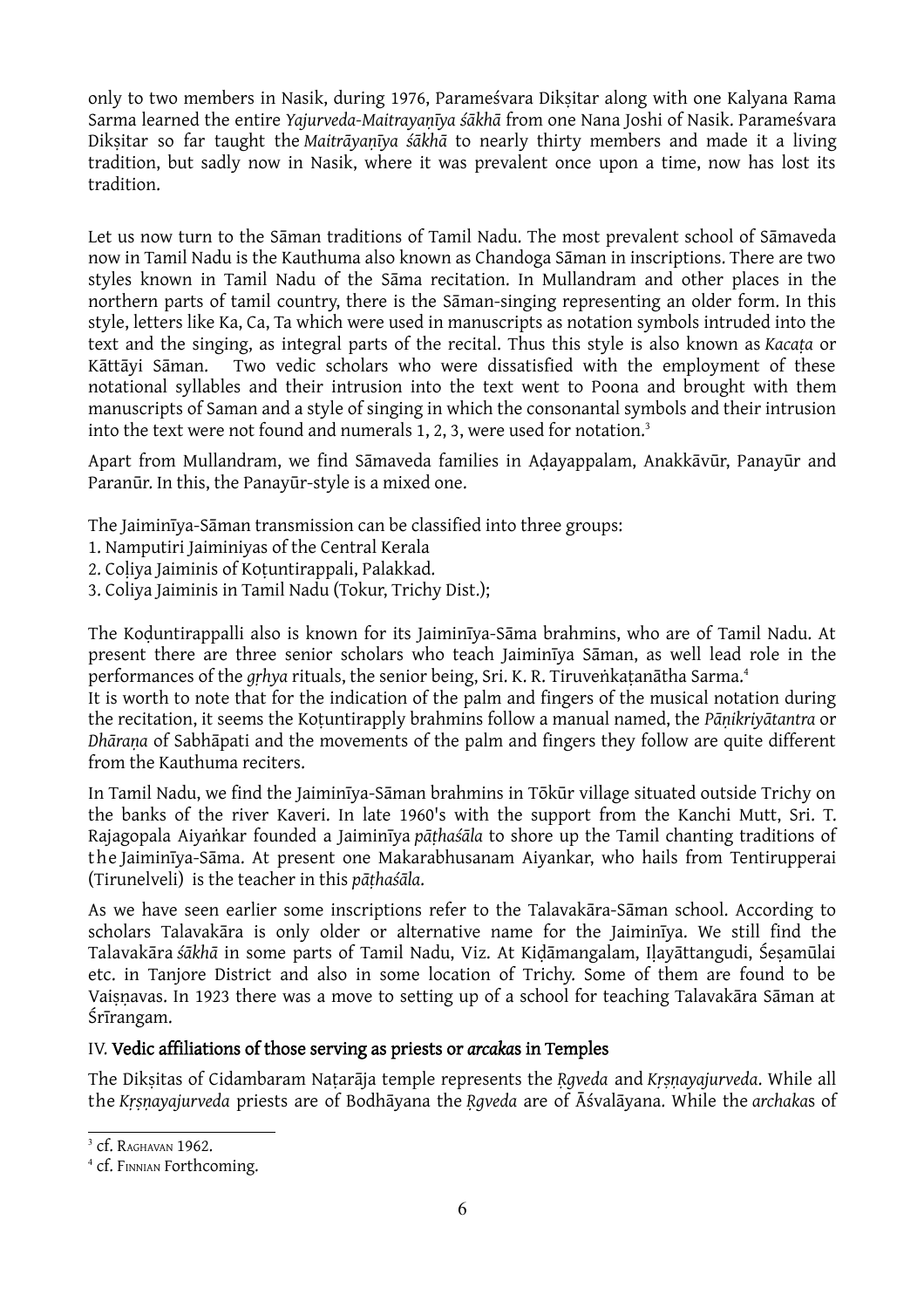the Govindarāja shrine in the Cidambaram temple complex are Vaikhānasas following *Kṛṣṇayajurveda*, in Śrīraṅgam all the temple *arcaka*s are Kāṇva-Śukla-Yajurvedins. In Kāñcī, those of the Varadarāja temple are Śukla-Yajurvedins, while in the Triplicane temple Madars, are Kṛṣṇa Yajurvedins.

# IV. 1. Āgniveśya Brahmans of Auvaidayar Kovil

Special mention needs towards the Āgniveśya school of *Kṛṣṇayajurveda.* The brahmins of the Avudaiyar Kovil, are *Pūrvaśikhā* brahmins of the *Taittirīyaśākhā* of the *Kṛṣṇa-Yajurveda* School, who belong to the Śōḻiya Śaiva group of brahmins. The brahmin families settled in the area around the Avudaiyar temple seem to be the only ones following the *Āgniveśyagṛhyasūtra* today. In fact, at present there are only eleven such families and all of them are in one way or other affiliated to the Avudaiyar temple. It is said that only Āgniveśyas are authorised to worship in this temple:

```
आग्निवेश्यकुलात्<sup>s</sup> अन्यगोत्रसम्भूतमानवः त्रिमूर्तिदेशिकं देवं स्पृशेत्, स्नपनमाचरेत्।
सद्योजातादिमन्त्रैश्च शतं हनेत्। (Ms. A, p. 5)
```
In fact, most of the manuscripts used for the Trivandrum edition of *Āgniveśyagṛhyasūtra*<sup>6</sup> , which is the only available edition of this text, were collected from members of the Āgniveśya families settled around the Avudaiyar temple. I was able to procure two *prayoga*s on the *Āgniveśyagṛhyasūtra* which had not previously been known to scholars and these *prayoga*s also seem to have originated from the Avudaiyar Kovil area.

There are three different *sūtra* traditions among the *Pūrvaśikha*s of *Taittirīyaśākhā* of the *Kṛṣṇa-Yajurveda* School, namely the *Baudh*ā*yana* (both *Śrauta* and *G*ṛ*hya*), the *V*ā*dh*ū*la* (both *Śrauta* and *Gṛhya*) and the Ā*gnive*ś*ya (only Gṛhya)*. As discussed above, the priests of the Avudaiyar Kovil belong to this third group of Āgniveśya<sup>7</sup>. It is significant that all three groups share a·tradition of performing temple rituals. While the Baudhāyana brahmins in Tamil Nadu, who are chiefly temple priests known as Gurukkals, adhere to the Śaivāgama praxis and undergo *Śaiva* initiation, the priests of the Avudaiyar Kovil do not undergo *Śaiva* initiation and follow Vedic liturgies for their temple rituals. The Vādhūla Nambudiri brahmins of Kerala<sup>s</sup>, especially the Taraṇanallūr family of Nedumpally Mana°, settled in Irinjalikuda area, are the chief priests of ten famous Viṣṇu

 $^{\mathrm{5}}$  आग्निवेश्यकुलात्  $_{\mathrm{conj}}$ : आग्नेयवेश्यकुलात्  $_{\mathrm{Ms}}$ .

 $6$  Five manuscripts are used for the Trivandrum edition. Among these, three manuscripts are from Avudaiyar Kovil, one from Arantangi (Tanjore District) and another from Kadiramangalam (Tanjore Districit). The chief priest of Avudaiyar temple is in possession of one manuscript of the *Āgniveśyagṛhyasūtra*, but it is not clear whether this manuscript is used for the edition or not.

 $<sup>7</sup>$  The brahmins settled in Avudaiyar Kovil belongs to the Chozia category of brahmins. The Chozia</sup> brahmins are divided into several groups, namely Tirukattiur, Madalur, Visalur, Puthalur, Senganur, and Avudaiyar Kovil. Among these only the Avudaiyar Kovil brahmins follow the *Āgniveśyagṛhyasūtra*.

<sup>8</sup> Today there exist sixteen Vādhūla families in Kerala, of which the Kiṭaṅṅaśśeri and Neṭumpaḷḷi seem to be the prominent ones and they hold several manuscript copies of the *Vādhūlagṛhyasūtra*. cf. Mieko KAJIHARA (2008-2009; 27-28).

<sup>9</sup> It is said that the first group of temple priests to come to Kerala were the *Taraṇanallūr* family. The Taraṇanallūr family claims that they arrived in Kerala from the Nellūr area of Andhra Pradesh (as may be confirmed by their family name). The descendants of this family are presently settled in *Iriñjālikuḍa* near Trichur. One of the inscriptions found in *Iriñjāikuḍa* dates to 855 A. D (cf. S.A.S. SARMA, 2009:319-320) and this may indicate that the *Taraṇanallūr* family were settled in the area by this time*.*

According to the editor of the *Āgniveśyagṛhyasūtra*, there were followers of *Āgniveśyagṛhyasūtra* in certain villages on the banks of the Uttara Pinakini (modern Pennar), in Nellore District, but he later found this to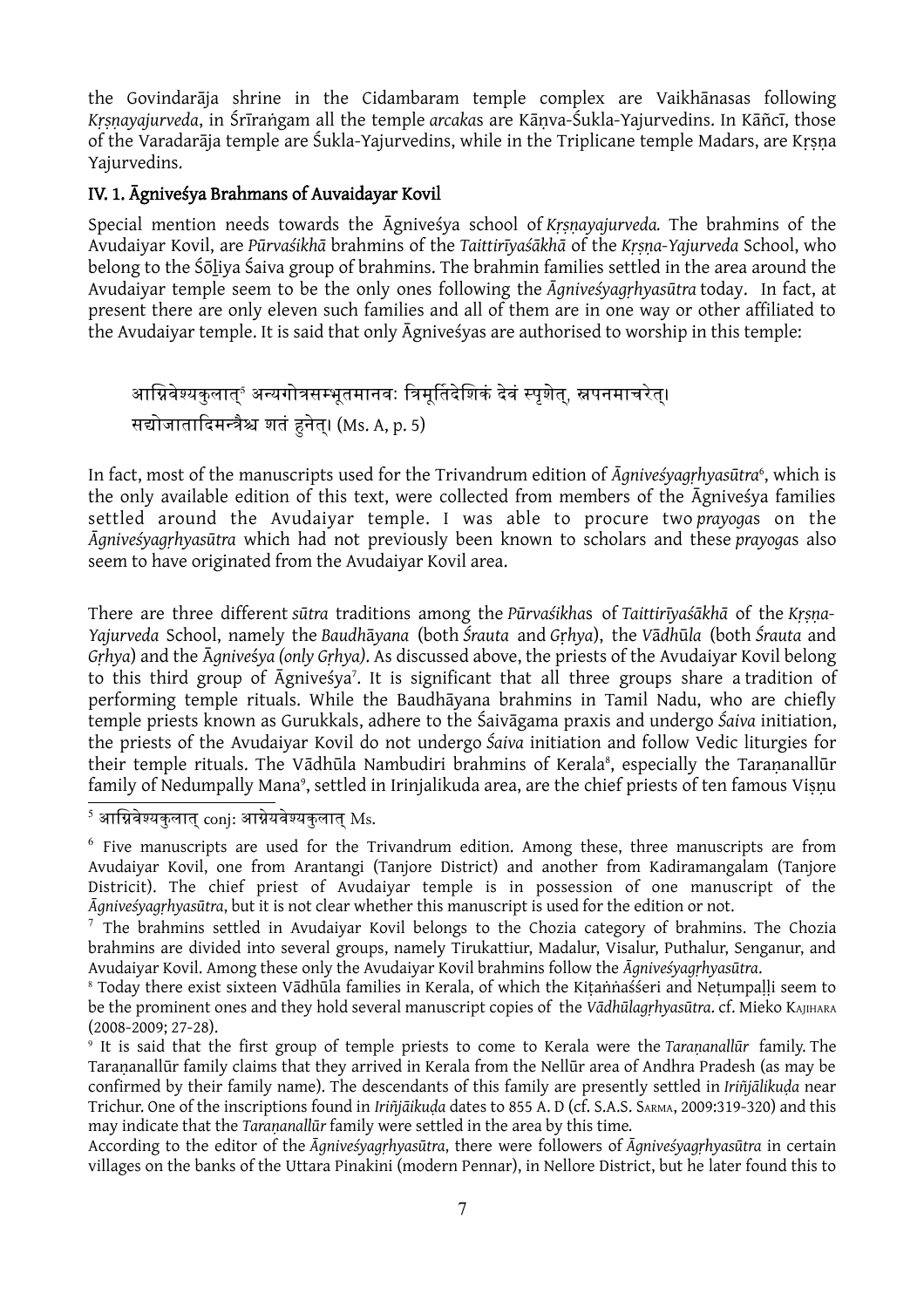shrines in Kerala, whose temple rituals are based on the Kerala ritual manuals, which incorporate several Vedic passages in their ritual process and are quite different from the late South Indian *śaiva* manuals being used by the previously mentioned Gurukkals of Tamil Nadu.10

# V. Eightfold techniques to preserve the Vedic texts

For the perfection of memorization and preservation of the Vedic text in its purity, eightfold techniques are devised:

> *jaṭā mālā śikhā rekhā dhvajo daṇḍo ratho ghanaḥ* / *aṣṭau vikṛtayaḥ proktāḥ kramapūrvā manīṣibhiḥ* // (Vedavikṛtilakṣaṇasaṃgraha.h (BORI, Pune, 1978 ), Vyāḍikṛtā Vikṛtavallī 5) //

The *Aṣṭavikṛtilakṣaṇāni*, a text that deals on the eight *vikṛti*s, salutes the brahmins who recite the *jaṭā-pāṭha* etc.

> *jaṭādivikṛtīnāṃ ye pārāyaṇaparāyaṇāḥ* / mahātmāno dvijaśrestāste jñeyāh panktipāvanāh // (Astavikrtilaksanāni)

These are devised for the perfection of memorization and preservation of the Vedic text in purity. There are even now a large number of Vedic scholars in Tamil Nadu proficient in *Pada*, *Krama*, *Jaṭa* and *Ghana*, but only a few who could recite the other forms *Mālā*, *Ratha* etc. The *Varṇakrama* is interesting as it gives a complete phonetic description of each sound and shows the keen and accurate phonetic sense and knowledge of the ancient Indian Vedic scholar, and there are some even today being trained or capable of reciting this *Varṇakrama* in Tamil Nadu, in Maṇṇārkuḍi and in Maṇakkāl.

# VI. Contribution of Tanjore for the Vedic Tradition in Tamil Nadu

It seems that the *śrauta* tradition of present-day Tamil Nadu has largely spread from the Tanjore District and that its flourishing there is largely due to the patronage of the Nayak of the  $15<sup>th</sup>$ century, (especially of the then Chancellor Govinda Dikṣitar) and during this period, in 1542 the Raja Veda Pathasala in Kumbakonam for the study of *Ṛg*, *Yajur* and *Sāmaveda* was established. This institution is still functioning. It is noteworthy that there are still more than fifty *āhitāgni*s in this district. Sengalipuram is a big center of Vedic ritual and Sri Anantharama Dikshitar of this village propagated the cause of *śrauta* religion.

It is also essential to mention here the great contributions of Sri Candrasekharasarasvati Swamigal of Kachipuram Mutt, who has been instrumental in spreading the Vedic education in Tamil Nadu in the recent years, and especially in promoting the *śākhā*s that were at the edge of extinction, such as the *Maitrāyaṇīya-śākhā* of the Kṛṣṇa-Yajurveda.

be incorrect (Ravi Varma, 1940:vi). But since the above mentioned Vādhūla family, the Tarananallūr family, claim that they are from Nellur, Andhra Pradesh, there may be a chance that the *Āgniveśyagṛhyasūtra* brahmins as well as the Vādhūla brahmins come from this area and there might have been a settlement of these two groups there or it may be that they both came from the area before they accepted their present *gṛhyasūtra*s.

<sup>10</sup> According to the Taraṇanallūr family they have a ritual manual known as *Anuṣṭhānagrantham* (also known as *Paraśurāmapaddhati*) meant exclusively for them. This is not a complete ritual manual, but contains only certain do's and don'ts. It looks as though they also make use of other ritual manuals which are generally used in the temples of Kerala. For a detailed study of ritual manuals of Kerala, see S.A.S. SARMA (2009:320-339).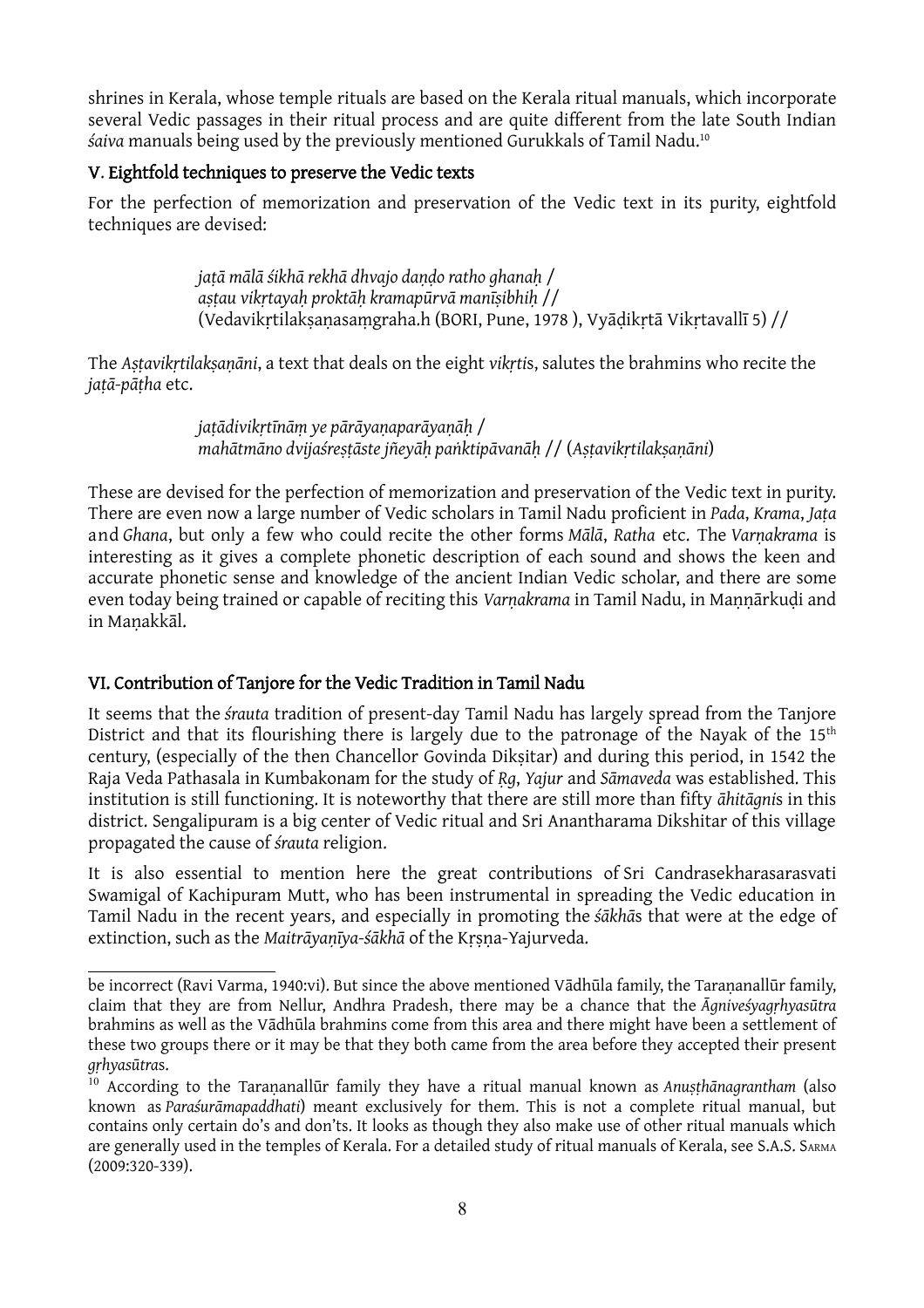#### VII. Bhavatrāta's (author of *Jaiminīyaśrautasūtravṛtti*) ancestors belong to Tamil Nadu.

As we have noticed in the Tribhuvanai inscription, we see that in the Pāṭhaśāla there, the Satyāṣāḍa or the *Hiraṇyakeśīyasūtra* of the Kṛṣṇayajurveda was taught. The existence of Satyāṣāḍa brahmin in this area is further confirmed by the commentaries by Mātṛdatta on the Satyāṣāda Śrauta Sūtra and Gṛhya Sūtra, whose family belonged to Tiṭṭaṅguḍi in Tamil Nadu. Bhavatrāta, son of Mātrdatta who wrote commentaries on Kausītakīgrhyasūtra and Jaminīyaśrautasūtra confirms that their families are from Tittaṅgudi, in Tamil Nadu:

> *tasmin saṁjajñirē vaṁśē sāmagā guṇaśālinaḥ* / *siṁhā iva suvarṇādrau dhiṣṇyāgnaya ivādhvare* // *sa vasiṣṭhakuṭiṃ nāma grāmaṃ coleṣv avekṣitam* / (Bhavatrāta, *Jaiminīyaśrautasūtravṛtti*)

#### VIII. Conclusion

As Prof. Rajendran in his concluding speech of the seminar (RAJENDRAN: 2014:1) held in Kadavallur in 2014 observed (in which the present paper too was presented), though "South India is far removed from the geographical area in which most of the Vedic hymns were composed, it has been a safe haven of the Vedic culture for centuries, preserving, reviving and enriching the tradition with institutional support, pedagogic tools, explanatory texts, as well as ritualistic and textual performances." The royal patronage provided to the Vedic learning in Tamil Nadu is quite visible from the several inscriptions of Tamil Nadu. It is also noteworthy that among the different recitation styles that are known to exist, the one followed in Tamil Nadu seems to be the easily accessible one.

The role of the Vedic scholars of Tamil Nadu in keeping alive the vedic tradition even today calls for a special attention and it is necessary to bring-out a comprehensive survey of Vedic scholars and Vedic institutions of Tamil Nadu. As Prof. Raghavan observed, "as south India is the nurserybed from which the Vedic saplings could be transplanted to other parts of India, efforts should be taken to see that South India and the Tamil Land which its national poet Subramanya Bharati described as "the Tamil land full of Veda" (Vedam nirainda Tamilnadu) does not lose its precious Vedic heritage." (RAGHAVAN 1956: 24)

### Bibliography

*Ṛgveda, ed. Max Muller, 2nd edn. London 1890 (reprint Varanasi 1966).*

*Mahābhārata, ed. Sukthankar et al., Poona, 1933-1966.*

FINNIAN, M. M. Gerety, Forthcoming. Survivals & Revivals: the transmission of Jaiminīya Sāmaveda in modern south India.

KAJIHARA, Mieko. 2008-2009. "ON THE GRHYASŪTRA OF THE VĀDHŪLA SCHOOL". JOURNAL OF INDOLOGICAL STUDIES (KYOTO), 20 & 21, PP. 25-4⒉